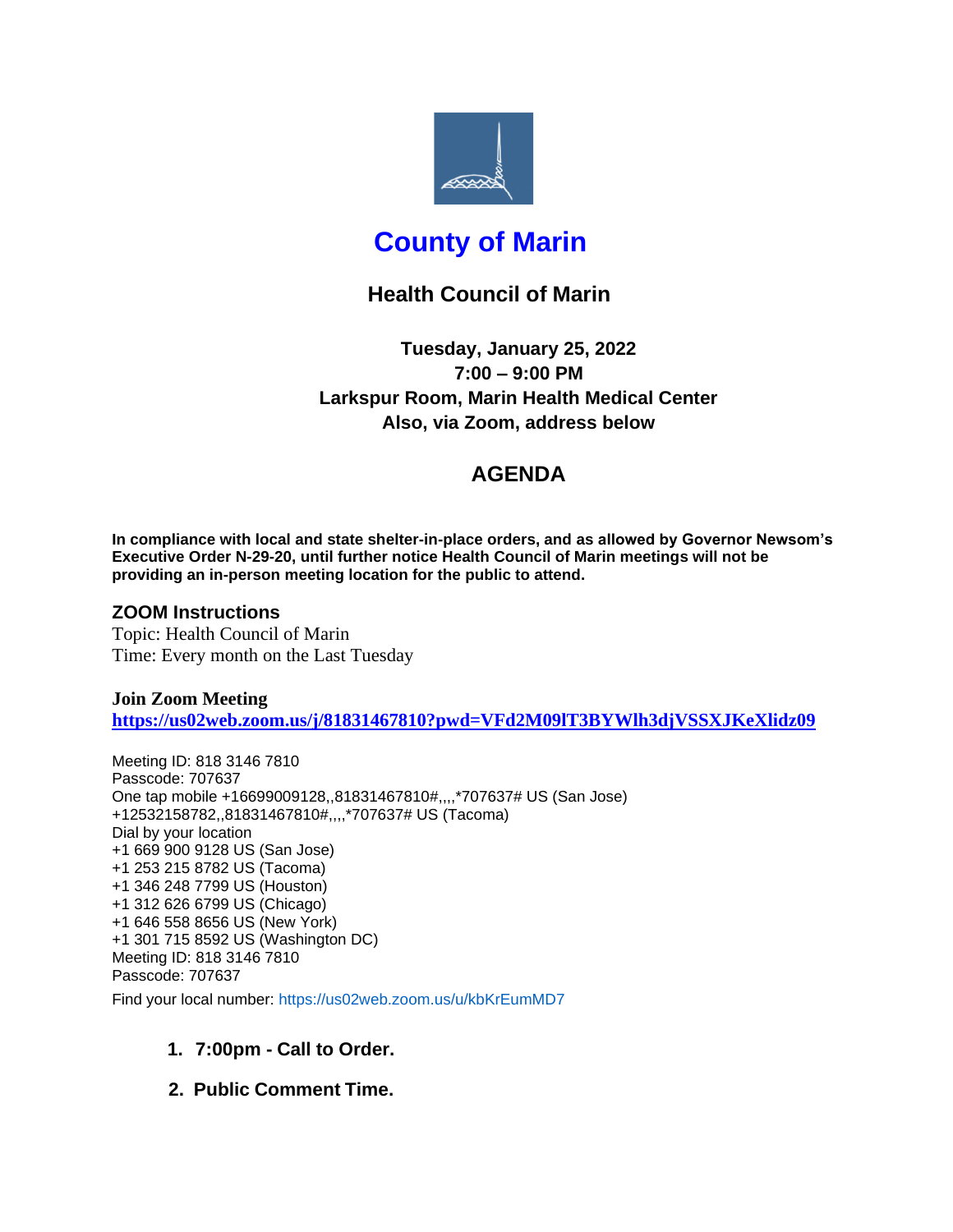Open time for public expression, up to two minutes per speaker, on items not on today's agenda. Items will be heard by the Council without return comment or discussion. Testimony regarding matters not on the agenda will not be considered part of the administrative record.

#### **3 RESOLUTION REGARDING TELE/VIDEO-CONFERENCE MEETINGS DURING THE COVID-19 STATE OF EMERGENCY**

- **1.** WHEREAS, on March 4, 2020, Governor Newsom proclaimed, pursuant to his authority under the California Emergency Services Act, California Government Code Section 8625, that a state of emergency exists with regard to a novel coronavirus (a disease now known as COVID-19); and
- **2.** WHEREAS, on September 16, 2021, Assembly Bill 361 (AB 361) was signed by Governor Newsom, allowing legislative bodies to suspend the teleconferencing requirements of the Brown Act and meet virtually during a proclaimed state of emergency under certain circumstances; and
- **3.** WHEREAS, the continued local rates of transmission of the virus and variants causing COVID-19 are such that the County of Marin Director of Health & Human Services has recommended that the County continue to emphasize social distancing in order to minimize the potential spread of COVID-19 during indoor, public meetings; and
- **4.** WHEREAS, in light of this recommendation the Board of Supervisors authorized all county-affiliated legislative bodies to meet via tele/video conference;
- **5.** NOW, THEREFORE, BE IT RESOLVED THAT: 1. There is an ongoing proclaimed state of emergency relating to COVID-19 which continues to directly impact the ability of County legislative bodies to meet safely in person. 2. Local officials continue to recommend measures to promote social distancing and meeting in person would present imminent risks to the health or safety of those in-person attendees of this legislative body, within the meaning of California Government Code section 54953(e)(1).

### **4. Approval of the Agenda.**

- **5. Approval of Minutes of November 30, 2021, meeting.**
- **6. Short update by Loretta Rogers on Marin County Covid cases**
- **7. 8:00 Presentation by** Clara Stuligross "Pesticide exposure impairs wild bee reproduction."
- **8. Update from Board Members**
- **9. Update from Board President**
- **10. 9:00 Adjourn**

**For the health and comfort of all, please refrain from wearing fragrances and scented products to this and all Health Council meetings. Also, please turn off** 

**electronic devices or put them in airplane mode.**











In accordance with the Americans with Disabilities Act, if you need special assistance (i.e. auxiliary aids or services) in order to participate in this public meeting, please contact the Clerk of the Board of Supervisors by calling (415) 499-6172 (TTY)

or (415) 499-7331 (voice) **at least** five (5) business days prior to the meeting.